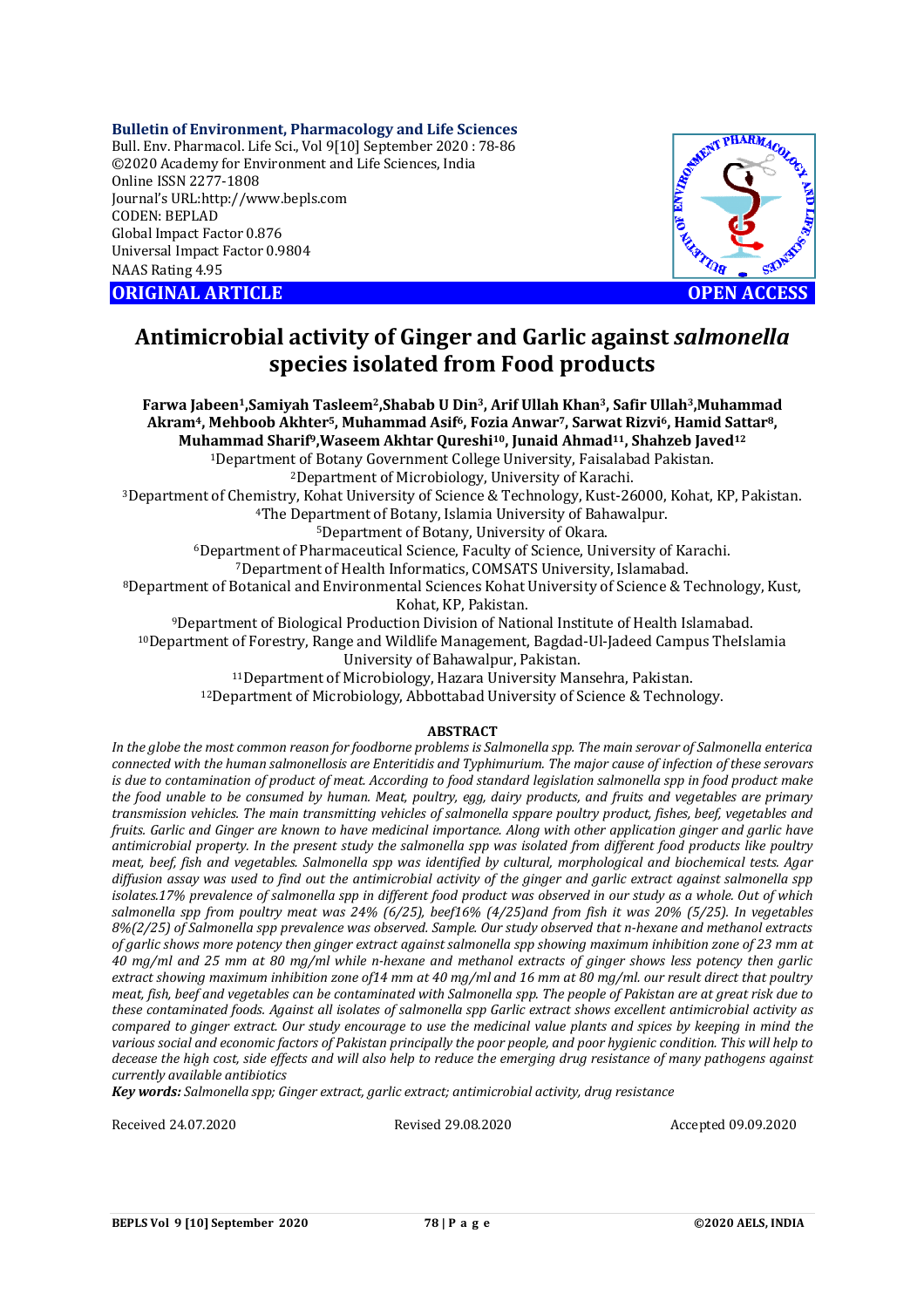# **INTRODUCTION**

In the globe the most common reason for foodborne problems is *Salmonella spp* [1]. Annually there is estimate of 94 million cases of gastroenteritis caused by *salmonella spp* in the whole world that lead to every year death in 155,000 patients [2]. Salmonellosis epidemics has been often implicated due to poultry meat [3,4]*.* Salmonellosis is one of the key health issue. Topographical divergences in reported degrees of *Salmonella spp* contamination in poultry probablyimitate contrasts in systematic conditions instead of indigenous raw meat contamination. Non-typhoidal salmonellosis causes high rates of diseases worldwide because of food contamination in people which is related with food contaminated having animal origin [5]. Food-borne diseases and epidemics due to *salmonella spp* leads in many states in the world [6]. The main causative agent of food-borne diseases in the United States is *Salmonella enterica* [7]. In the Europe and United States the main causative agent for human salmonellosis epidemic is mainly considered due to *Salmonella enterica* serovar *Enteritidis* [8, 9]. This is principally associated by consuming poultry product that are contaminated with *salmonella spp*(10, 11).According to food standard legislation *salmonella* spp in food product make the food unable to be consumed by human [12, 13]. In less developed countries, due to the absence of standard of hygiene and sanitation, typhoid fever is major health issue. Typhoid is considered to be the severe salmonellosis caused by *salmonella spp* [14, 15]. Food products and water is considered as the major transmitting vehicles of this disease and annually it cause problems in about 90 million people in the world and this disease shows variability in the morbidity and mortality in the world [16]. *Salmonella spp* could come into the food chain from crop level, poultry and livestock farm, during processing and manufacturing of food products and even retailing point can be used by *salmonella spp* to enter the food chain. In cattle asymptomatic infection due to *salmonella spp* can occur. Contamination of beef occur during slaughter of animal or contents of gastrointestinal origin processing and the milk is contaminated during milking [17]. Attention have gained as a vehicles of transmission of *salmonella spp* in fresh foodstuffs like fruits and vegetables which can enter the food processing chain by using many steps [18]. Alteration in eating habits and alteration in agricultural practices along with the multibillion dollar business of fresh foodstuffs between the countries are the major factor that are responsible for the salmonellosis in human caused by *salmonella spp* [19]*.*

Contamination with *Salmonella spp* contamination in fresh foodstuffs is mainly from horticultural products. The usage of animal sources as an organic fertilizers and use of waste water for the irrigation purposes are the major factors that contribute as transmission vehicles in fresh foodstuffs [20, 21]*.* Fruits and vegetables can also be contaminated by the environmental *salmonella spp* as *salmonella spp* is present in the environment and it has ability of long period survival in the environment.

Many antimicrobial drugs are used commercially for controlling the pathogenic and infectious diseases agents since many years. Multiple drug resistance (MDR) have been developed by many microbial pathogens against the available antimicrobial agents due to excessive use of these available antimicrobial agents. The major limitation in treatment and control of disease is the increased drug resistance in the pathogens against current available antibiotics [22]. Correspondingly, the use of sulfites, nitrates, nitrites and antibiotics for preservation are unsafe for the health of human and it causes many side effects like headache, nausea, weakness, mental retardation, seizures, cancer and anorexia [23]. The major factors that power the development of new antimicrobial agents are the consumer interest of safe foodstuffs and the increased drug resistance developed in the microbes [24]. The treatment of the infectious disease are commonly done by extract of the higher plants in many parts of the world [25]. The medicines derived from plants can be used in numerous forms. It can be used in form of powder, liquid, raw or boiled mixtures and it can be used as liniments, ointments and incisions [26].

Ginger and garlic is used in many food preparation, in many countries including Pakistan. Neem, tulsi, ginger, garlic etc. are the medicinal plants that are recognized to have antimicrobial activity.Garlic (*Allium sativum*) that belong to Alliaceae family are used for cooking purposes but it has also important value in medicine along with cooking application. Mostly it is used in Asian countries including Pakistan. Whole garlic, garlic powder, garlic ketchup form are used in Pakistan. Application of garlic for their anti-tumor activity and uses for cardiovascular disorder and liver disorders are reported previously. Garlic use shows beneficial effects in controlling blood pressure, blood sugar and cholesterol [27]. Along with all these application garlic have potential to be used as antimicrobial agent. Ginger (*Zingiber officinale*) belonging to the family of Zingiberaceae have many medicinal application. It is reported that ginger use is important for many problems including arthritis, cramps, sprain, constipation vomiting, hypertension and fever. It is also important for their [28]. Keeping in mind all these this study was conducted with objective that was basically aimed on determination of antimicrobial activity of ginger and garlic against different isolates of *salmonella spp* from many food products in Pakistan.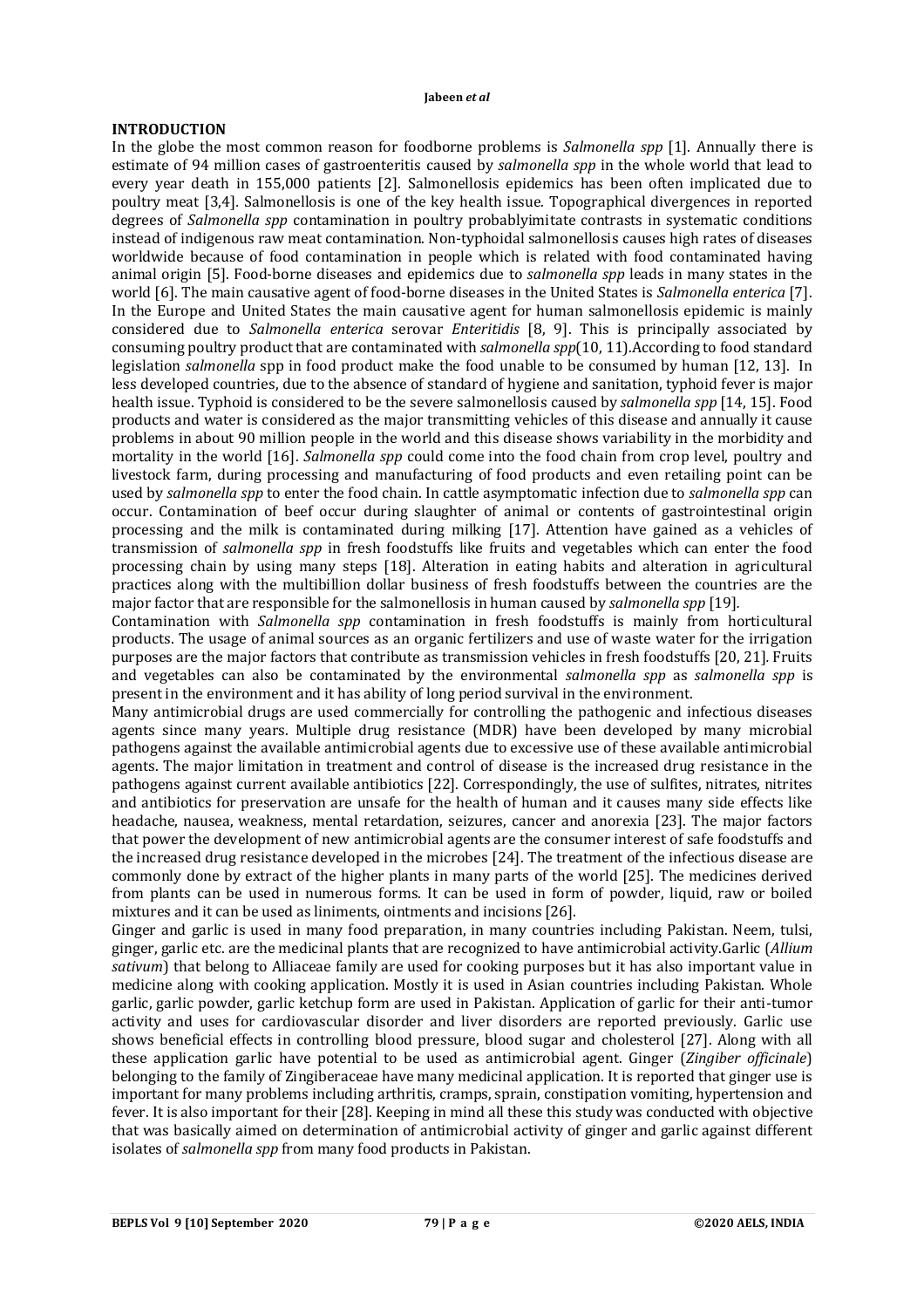# **MATERIAL AND METHODS**

A total of 100 food samples were collected from different markets in Lahore. The distribution of samples are given in Table 1. The distribution of vegetables samples are given in table 2.

| Table 1: Samples distribution of various food products |                   |  |  |  |
|--------------------------------------------------------|-------------------|--|--|--|
| Type of sample                                         | Number of samples |  |  |  |
| <b>Poultry meat samples</b>                            | 25                |  |  |  |
| <b>Beef samples</b>                                    | 25                |  |  |  |
| <b>Fish samples</b>                                    | 25                |  |  |  |
| <b>Vegetables samples</b>                              | 25                |  |  |  |
| <b>Total samples</b>                                   | 100               |  |  |  |

**Table 1: Samples distribution of various food products**

|  |  | Table 2: Samples distribution of various vegetables                                                                  |  |
|--|--|----------------------------------------------------------------------------------------------------------------------|--|
|  |  | $\mathbf{m}$ $\mathbf{c}$ $\mathbf{u}$ $\mathbf{u}$ $\mathbf{v}$ $\mathbf{u}$ $\mathbf{c}$ $\mathbf{u}$ $\mathbf{u}$ |  |

| Type of vegetable sample | <b>Number of samples</b> |
|--------------------------|--------------------------|
| <b>Cauliflower</b>       | 5                        |
| Cabbages                 | 5                        |
| spinach                  | 5                        |
| <b>Onion</b>             | 5                        |
| <b>Potato</b>            | 5                        |
| <b>Total sample</b>      | 25                       |

All the Samples were cut and placed in sterile bags in aseptic condition. Then the sample were placed in ice box and then for processing on the same day they were transported to the laboratory. *Salmonella species* was isolated from different food samples as follow.

For selective enrichment of *Salmonella species* Tetrathionate broth was used. Sterile distilled water was used for the samples washing firstly then for surface sterilization 3 % bleach was used. The samples were then chopped into small pieces by using sterile blades and then it was inoculated into the tetrathionate broth at the ratio of 1: 9.24 hour incubation time was given at 37  $\rm{^0C}$ . Bismuth sulphite agar was then used for the plating of the samples from the enrichment broth.48 hour incubation time was given at 37  $^{\circ}$ C. Composition of bismuth sulphite agar is given in the table 3

| <b>Serial Number</b> | <b>Ingredients</b>         | Gm/lit |
|----------------------|----------------------------|--------|
| 1.                   | Peptone                    | 10.000 |
| 2.                   | <b>HM Peptone</b>          | 5.000  |
| 3.                   | Dextrose (Glucose)         | 5.000  |
| 4.                   | Disodium phosphate         | 4.000  |
| 5.                   | Ferrous sulphate           | 0.300  |
| 6.                   | Bismuth sulphite indicator | 8.000  |
| 7.                   | Brilliant green            | 0.025  |
| 8.                   | Agar                       | 20.000 |

**Table 3: Composition of bismuth sulphite agar**

Isolates from different food samples having black color colonies on bismuth sulphite agar were suspected as positive for *Salmonella species* while isolates having colonies of other color were considered as negative. Gram staining was used for morphological identification of *Salmonella species.* Biochemical tests were performed for final identification. Oxidase, Catalase, TSI, Motility, Indole, Citrate and Urease tests were used for biochemical identification of *Salmonella species.* For the suspension preparation of the microorganisms McFarland standards was used as turbidity standard.

The plants materials were collected from vegetable market in Lahore. They were recognized as *Zingiber officinale* and *Allium sativum* correspondingly. Distilled water was used for the washing of ginger plant to remove the sand particles and it was then dried in air at room temperature for a period of six weeks. The garlic bulbs were detached into segments. The different segments were then peeled and it was then chopped. Then it was dried in air at room temperature for about six week. Homogenous sample of the dried materials was obtained by grinding it with sterile electric blender. Cold maceration method defined by [35] was used and from each one 120g powder were extracted by using 750ml of methanol and n- $\frac{1}{2}$  hexane. After extraction of plant material, rotatory evaporator at  $40C<sup>o</sup>$  was used for the concentration of the plant extract. To remove the water content from the plant extract, they were freeze dried. For further use they were placed in sterile bottles and then for preservation they were refrigerated at  $4C<sup>0</sup>$ . For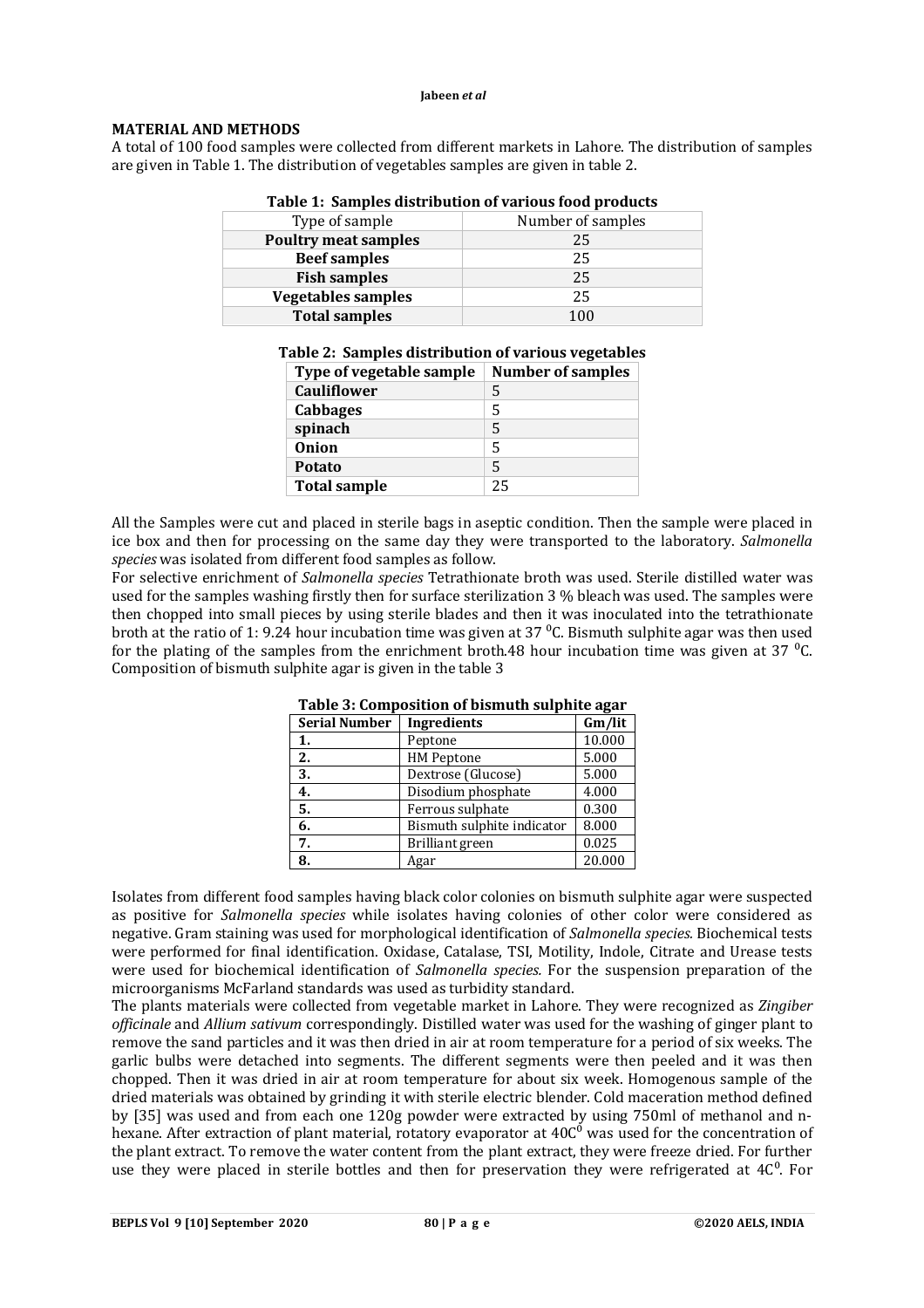determination of antimicrobial activity of the plant extract agar well diffusion method was used according to Clinical and Laboratory Standards Institute (CLSI) guidelines [38]. By using sterile cotton swabs the surface of the nutrient agar was inoculated with the standardized suspension. 8 mm diameter wells were bored using sterile core borers in the solidified agar. Sterile borer was used for well boring of 8mm diameter. 1ml of sterile agar was poured into the bottom of the wells. The different concentration extract were then poured into the wells. Two concentration of 40mg/ml and 8 mg/ml of each extract were used. For diffusion of extracts the plates were kept at room temperature for about 3 hours and then the plates were incubated for 24 hours at  $37C<sup>o</sup>$ . The zone of inhibition around the wells were measured to determine the antimicrobial activity of the extracts.

# **RESULTS**

During this study 100 different food samples were included. The different food samples were 25 each of poultry meat, fish meat, beef and vegetables. For the isolation of different *Salmonella species* from various food products, Bismuth sulphite agar was used. Black colonies on bismuth sulphite agar were considered as *Salmonella species.* We obtained black colonies as shown in figure 1.The gram staining was shown as gram negative roods (Fig 2)



**Figure 1: Black colonies of** *salmonella species* **on bismuth sulphite agar.**



Figure 2: Gram negative rods on gram staining

The results of the biochemical test for the biochemical identification of the *salmonella spp*is given in table 4.

| таріс 11 раннонена эрр біоспеннеатаспеннеатон сезез |                         |                |  |  |  |
|-----------------------------------------------------|-------------------------|----------------|--|--|--|
| <b>Biochemical Test</b>                             |                         | <b>RESULTS</b> |  |  |  |
| Oxidase test                                        |                         | -ve            |  |  |  |
| Catalase test                                       |                         | +ve            |  |  |  |
| Indole test                                         |                         | -ve            |  |  |  |
| Urease test                                         |                         | -ve            |  |  |  |
| Citrate test                                        |                         | Differential   |  |  |  |
| Motility test                                       |                         | +ve            |  |  |  |
|                                                     | slope                   | Red and pink   |  |  |  |
|                                                     | <b>Butt</b>             | Yellow         |  |  |  |
| Triple sugar iron test                              | $H2S$ gas<br>production | +ve            |  |  |  |
|                                                     | Gas<br>production       | Differential   |  |  |  |

# **Table 4:** *Salmonella spp* **biochemical identification tests**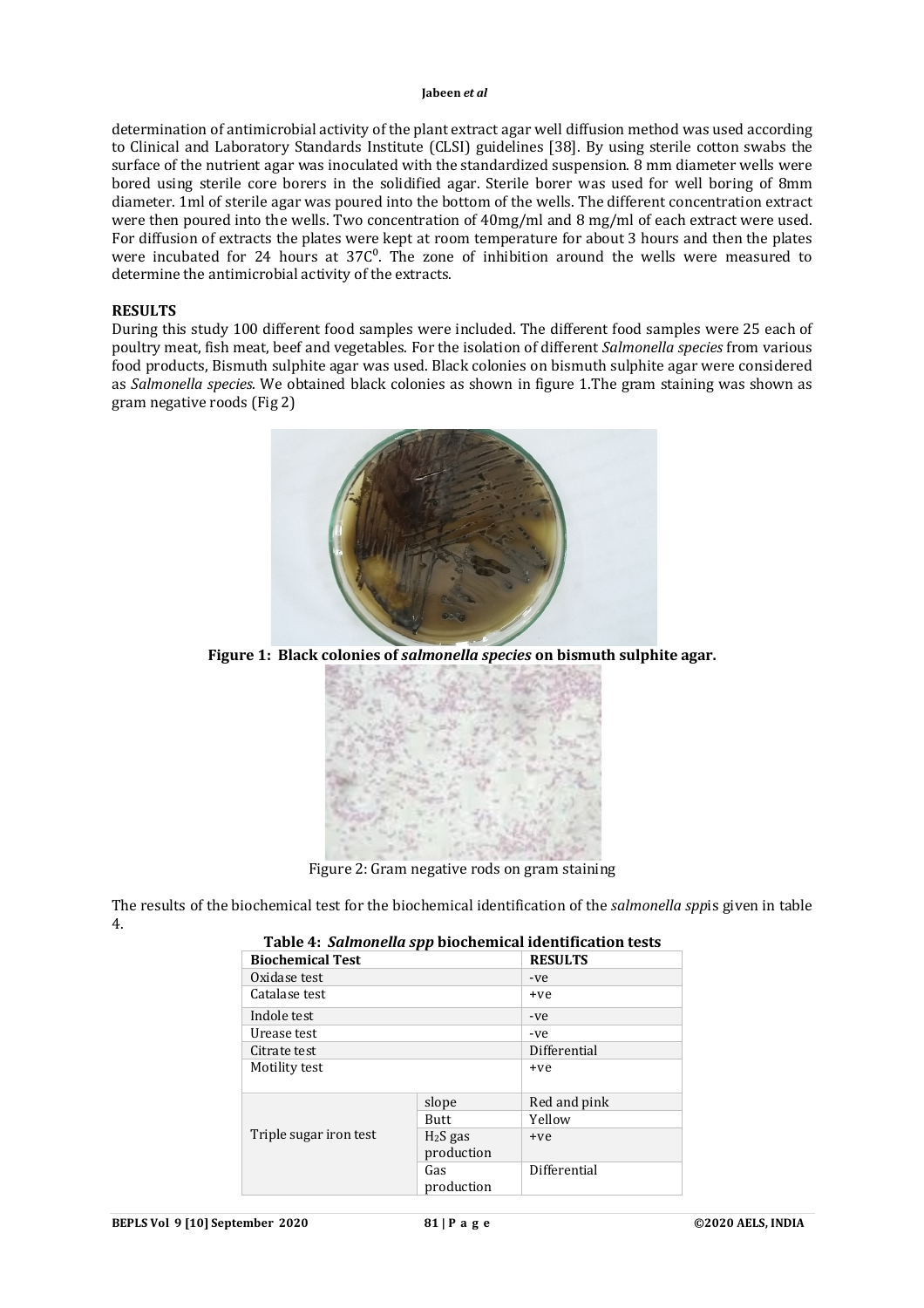A whole of 100 different food samples were handled in our research work, that include poultry meat, beef, fishes and vegetables. 17% prevalence of *salmonella spp* in different food product was observed in our study as a whole. (Table 5) Out of which *salmonella spp* from poultry meat was 24% (6/25), beef 16% (4/25) and from fish it was 20% (5/25) and in vegetables 8% (2/25) of *Salmonella spp* prevalence was observed. Sample. (Table 5) The comparative prevalence between the different vegetables are given in the table 6.

|           |                      |            | Positive              | Negative              |  |
|-----------|----------------------|------------|-----------------------|-----------------------|--|
| Serial NO | Type                 | Number     | Salmonella            | Salmonella            |  |
|           | of sample            | of samples | <i>species</i> number | <i>species</i> number |  |
|           |                      |            | (%)                   | (%)                   |  |
| 1.        | Poultry meat samples | 25         | 6(24%)                | 19(76%)               |  |
| 2.        | Beef samples         | 25         | 4(16%)                | 21(84%)               |  |
| 3.        | Fish samples         | 25         | 5(20%)                | 20(80%)               |  |
| 4.        | Vegetables samples   | 25         | 2(8%)                 | 23(92%)               |  |
|           | Total samples        | 100        | 17(17%)               | 83 (83%)              |  |

| Table 5: Salmonella spp prevalence in different food products |  |  |
|---------------------------------------------------------------|--|--|
|                                                               |  |  |

| Table 5: Comparative prevalence of salmonella spp in vegetables |  |
|-----------------------------------------------------------------|--|
|                                                                 |  |

| Type of vegetable  | Number of vegetable | Salmonella       | Salmonella       |
|--------------------|---------------------|------------------|------------------|
| sample             |                     | species positive | species negative |
|                    | samples             | n(%)             | n(%)             |
| <b>Cauliflower</b> | 5                   | 1(20%)           | $4(80\%)$        |
| <b>Cabbages</b>    | 5                   | 00               | $5(100\%)$       |
| spinach            | 5                   | 1(20%)           | $4(80\%)$        |
| <b>Onion</b>       | 5                   | 00               | $5(100\%)$       |
| Potato             | 5                   | 00               | $5(100\%)$       |
| <b>Total</b>       | 25                  | 2(8)             | 23(92%)          |

The antibacterial activity of plant extracts against the different isolates of *salmonella spp*from the food products are given in table 7. The zone of inhibition of different plant extract against *salmonella spp* are given in figure 3. Our study observed that n-hexane and methanol extracts of garlic shows more potency then ginger extract against *salmonella spp* showing maximum inhibition zone of 23 mm at 40 mg/ml and 25 mm at 80 mg/ml while n-hexane and methanol extracts of ginger shows less potency then garlic extract showing maximum inhibition zone of 16 mm at 40 mg/ml and 18 mm at 80 mg/ml.

# **Table 7: Zone of inhibition of different plant extracts against isolates of** *salmonella spp*

| Salmonella<br>spp isolate | ore 71 Lone of minoriton of unfer ent plant entrates against homes of sumfolion spp<br>Zone of<br>inhibition(mm)<br><b>Methanol extract of</b><br>garlic |         | Zone of<br>inhibition(mm)<br>N_hexane extract<br>of garlic |            | Zone of<br>inhibition(mm)<br><b>Methanol extract</b><br>of ginger |         | Zone of<br>inhibition(mm)<br>N hexane<br>extract of ginger |         |
|---------------------------|----------------------------------------------------------------------------------------------------------------------------------------------------------|---------|------------------------------------------------------------|------------|-------------------------------------------------------------------|---------|------------------------------------------------------------|---------|
|                           | $40$ mg/ml                                                                                                                                               | 80mg/ml | 40mg/ml                                                    | $80$ mg/ml | $40$ mg/ml                                                        | 80mg/ml | $40$ mg/ml                                                 | 80mg/ml |
| isolate1                  | 14                                                                                                                                                       | 21      | 12                                                         | 14         | 12                                                                | 14      | 10                                                         | 12      |
| isolate2                  | 16                                                                                                                                                       | 19      | 13                                                         | 15         | 15                                                                | 16      | 12                                                         | 14      |
| isolate3                  | 14                                                                                                                                                       | 17      | 11                                                         | 8          | 16                                                                | 18      | 14                                                         | 16      |
| isolate4                  | 18                                                                                                                                                       | 21      | 15                                                         | 17         | 14                                                                | 16      | 12                                                         | 14      |
| isolate5                  | 22                                                                                                                                                       | 24      | 18                                                         | 21         | 8                                                                 | 10      | 6                                                          | 9       |
| isolate6                  | 15                                                                                                                                                       | 18      | 13                                                         | 16         | 9                                                                 | 11      | 8                                                          | 11      |
| isolate7                  | 17                                                                                                                                                       | 20      | 16                                                         | 18         | 11                                                                | 13      | 8                                                          | 11      |
| isolate8                  | 13                                                                                                                                                       | 16      | 11                                                         | 15         | 12                                                                | 15      | 9                                                          | 11      |
| isolate9                  | 21                                                                                                                                                       | 23      | 19                                                         | 21         | 9                                                                 | 12      | 8                                                          | 10      |
| isolate10                 | 23                                                                                                                                                       | 25      | 18                                                         | 21         | 13                                                                | 15      | 11                                                         | 14      |
| isolate11                 | 20                                                                                                                                                       | 22      | 17                                                         | 21         | 12                                                                | 15      | 12                                                         | 14      |
| isolate12                 | 21                                                                                                                                                       | 23      | 17                                                         | 22         | 8                                                                 | 11      | 6                                                          | 8       |
| isolate13                 | 18                                                                                                                                                       | 20      | 16                                                         | 19         | 12                                                                | 13      | 11                                                         | 12      |
| isolate14                 | 17                                                                                                                                                       | 20      | 14                                                         | 17         | 9                                                                 | 11      | 8                                                          | 10      |
| isolate15                 | 12                                                                                                                                                       | 16      | 14                                                         | 18         | 10                                                                | 12      | 8                                                          | 10      |
| isolate16                 | 15                                                                                                                                                       | 18      | 12                                                         | 16         | 11                                                                | 13      | 10                                                         | 12      |
| isolate17                 | 18                                                                                                                                                       | 22      | 16                                                         | 19         | 12                                                                | 14      | 10                                                         | 12      |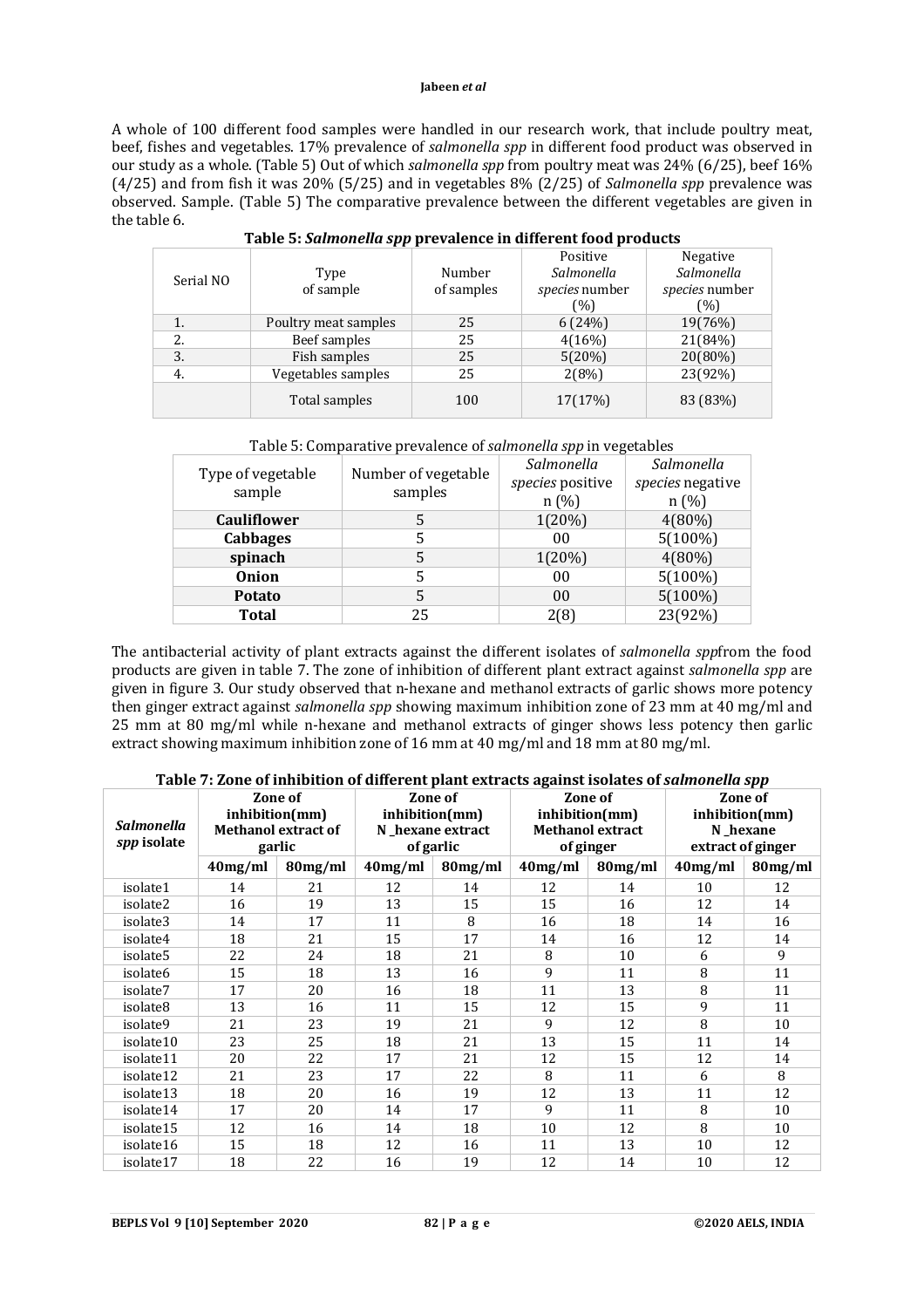

**Figure 3: Well diffusion assay of different plant extracts**

### **DISCUSSION**

In the world the major cause for food-borne diseases is salmonellosis [39]. A large number of food products are contaminated by this pathogen but poultry is majorly contributed in the human salmonellosis epidemics [40]. A whole of 100 different food samples were handled in our research work, that include poultry meat, beef, fishes and vegetables. 17% prevalence of *salmonella spp* in different food product was observed in our study as a whole out of which *salmonella spp* from poultry meat was 24% (6/25), beef 16% (4/25) and from fish it was 20% (5/25) and in vegetables 8% (2/25) of *Salmonella spp* prevalence was observed. Our study results are in accordance with a study directed in Faisalabad city of Pakistan (41). 25% prevalence of *S. enteritidis* is reported in Iran from poultry product [42]. According to our report the prevalence of *salmonella spp* in beef is 16%. Our results are also similar with the study done by Ahmed OB, *et al* [43] in which they observed that 21.3% of the total samples were Positive for *salmonella spp* and the result were as follow; contamination of beef meat by *Salmonella spp* was 23.4% while chicken meat was 18.6% and fish meat was 33.3%. The prevalence of salmonella Spp in vegetables and fishes are in agreement with the study done by Siala *et al*. [44] while our result of prevalence of *salmonella spp* in poultry and beef is contrasted with the study done by Siala*et al*. [44]. The major transmission vehicle for *Salmonella spp* is food products. This role of food in *salmonella spp* transmission demands for measures to stop transmission. The transmission can be stopped by various measures like suitable practices of agriculture and animal husbandry, feed and water protection from contamination and suitable methods for disposal of wastes along with overall clean environment. To guarantee the safety and quality of foods, it need to understand *salmonella spp* and its behavior. All the isolates shows susceptibility against plant extracts. The n-hexane and methanol extracts of garlic were observed to be more potent against *salmonella spp* with maximum zone of inhibition of 23 mm at 40 mg/ml and 25 mm at 80 mg/ml while n-hexane and methanol extracts of ginger shows less potency then garlic extractshowing maximum inhibition zone of 16 mm at 40 mg/ml and 18 mm at 80 mg/ml.

Bioactive components are presents in the methanol and n-hexane extracts of ginger and garlic that give them antimicrobial activity [45]. The extracts of garlic give inhibitory zone than the extract of ginger against all isolates. The antimicrobial activity of these plant extracts might be due to presence of secondary metabolites in these plants [46]. Abdullahi *et al.* reported that solvent is important factor that effect the antimicrobial property of the extracts [47]. The extract of ginger shows less antibacterial activity against all isolates. Our this result is in contrast to the study done by Aliyu *et al.* [48] who reported more antimicrobial activity of ginger. One of the component of garlic called allicin have been found that have antimicrobial property by moderately inhibiting the DNA and protein synthesis while completely inhibiting the RNA synthesis(49). Anionic components such as nitrates, chlorides and sulfates are anionic component present in the garlic which give them antimicrobial characteristics [50].

The antimicrobial activity of garlic have been identified in previous studies against many microorganisms. Alium genus have more antibiotic activity against *Streptococcus mutans* [51] and against *Streptococcus agalactiae* [52]. Additionally antimicrobial activity of garlic was also shown against many bacteria like *Streptococcus olaris, Streptococcus mitis, Staphylococcus aureus* [53]; *Escherichia coli, Salmonella typhi, Shigella flexineri, Proteus mirabili* [50]; and also shows good antimicrobial activity against *Vibrio parahaemolyticus*, *Escherichia coli* and *Staphylococcus aureus* [54]. *Escherichia coli* and *Staphylococcus aureus* show resistance to extracts of garlic in many studies [55].

Antimicrobial activities of the ginger is due togingerolassociated components of the ginger [49]. Ginger have been shown by many studies to have antimicrobial microbial property against various bacteria [56].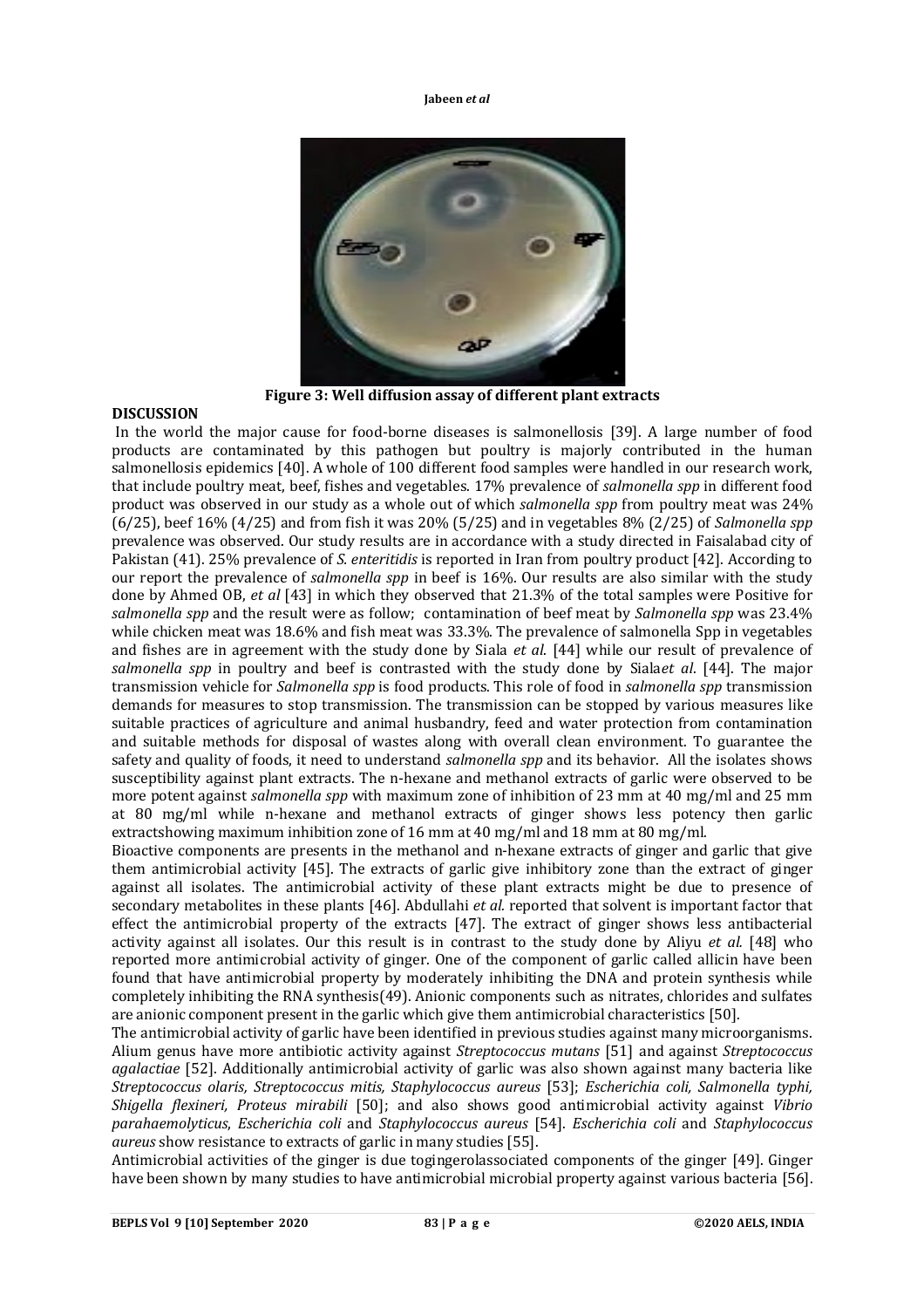The earlier studies shows that ginger have moderate to good antimicrobial characteristics [57]. When ginger is used as antimicrobial agent at the concentration of 1%, it has the ability to stop three log cycle of the bacteria in beef sausages after frozen storage of two to three months [58].

Conversely, the weak antimicrobial property are shown in many reports [53].One of the study reported that many multidrug resistant bacteria like *Escherichia coli, Pseudomonas aeruginosa, Staphylococcus aureus, Salmonella Typhi* have no susceptibility towards the ginger extract [59]. Vuddhakul *et al*., reported that ginger have no antimicrobial activity against *Vibrio parahaemolyticus, Escherichia coli* and *Staphylococcus aureus.*[54].

### **CONCLUSION**

Our study concluded that poultry meat, fish, beef and vegetables can be contaminated with *Salmonella spp.* The people of Pakistan are at great risk due to these contaminated foods. Against all isolates of salmonella spp Garlic extract shows excellent antimicrobial activity as compared to ginger extract. Our study encourage to use the medicinal value plants and spices by keeping in mind the various social and economic factors of Pakistan principally the poor people, and poor hygienic condition. This will help to decease the high cost, side effects and will also help to reduce the emerging drug resistance of many pathogens against currently available antibiotics

### **REFERENCES**

- 1. Onyango MD, Ghebremedhin B,Waindi EN, Kakai R, Rabsch W, Tietze E, *et al*. (2009). Phenotypic and genotypic analysis of clinical isolates Salmonella serovar Typhimurium in western Kenya. J Infect DevCtries; 3:685e94.
- 2. Majowicz SE, Musto J, Scallan E, Angulo FJ, Kirk M, O'Brien SJ, *et al*. (2010). The global burden of non typhoidal Salmonella gastroenteritis. Clin Infect Dis; 50:882e9.
- 3. Bryan, F. L. (1981). Current trends in foodborne salmonellosis in the United States and Canada. J. Food Prot. 44:394-401.
- 4. Duitschaever, C.L.,and C. Buteau. (1979). Incidence of *Salmonella* in pork and poultry products. J. Food Prot. 42:662-663.
- 5. Thorns, C. J. (2000). Bacterial food-borne zoonoses. Rev. Sci. Technol. 19:226–239.
- 6. Tirado, C., and K. Schmidt. (2001). WHO Surveillance Programme for Control of Foodborne Infections and Intoxications: results and trends across greater Europe. J. Infect. 43:80–84.
- 7. Scallan E, Hoekstra RM, Angulo FJ, Tauxe RV, Widdowson MA, Roy SL, Jones JL, Griffin PM (2011) Foodborne illness acquired in the United States--major pathogens. Emerg Infect Dis 17: 7-15*.*
- 8. Collard JM, Bertrand S, Dierick K, Godard C, Wildemauwe C, Vermeersch K, Duculot J, Van Immerseel F, Pasmans F, Imberechts H, Quinet C (2008). Drastic decrease of *Salmonella* Enteritidis isolated from humans in Belgium in 2005, shift in phage types and influence on foodborne outbreaks. Epidemiol Infect 136: 771-781.
- 9. Gould LH, Walsh KA, Vieira AR, Herman K, Williams IT, Hall AJ, Cole D (2013). Surveillance for foodborne disease outbreaks - United States, 1998-2008. MMWR SurveillSumm 62: 1-34*.*
- 10. Braden CR (2006) *Salmonella enterica* serotype Enteritidis and eggs: A national epidemic in the United States. Clin Infect Dis 43: 512-517.
- 11. Much P, Pichler J, Kasper S, Lassnig H, Kornschober C, Buchner A, Konig C, Allerberger F (2009) A foodborne outbreak of *Salmonella* Enteritidis phage type 6 in Austria, 2008. Wien KlinWochenschr 121: 132-136*.*
- 12. Bjerrum L (2005) the influence of whole wheat feeding on *Salmonella* infection and gut flora composition in broilers. Avian Dis 49: 9-15.
- 13. Agunos A (2007) Effect of dietary beta1-4 mannobiose in the prevention of Salmonella enteritidis infection in broilers. Br PoultSci 48: 331-341.
- 14. Crump JA, Mintz ED (2010) Global trends in typhoid and paratyphoid fever. Clin Infect Dis 50: 241-246.
- 15. Dougan G, John V, Palmer S, Mastroeni P (2011) Immunity to salmonellosis. Immunol Rev 240: 196-210.
- 16. Majowicz SE, Musto J, Scallan E, Angulo FJ, Kirk M, O'Brien SJ, Jones TF, Fazil A, Hoekstra RM (2010) the global burden of nontyphoidal *Salmonella* gastroenteritis. Clin Infect Dis 50: 882-889*.*
- 17. Wong, D. M. A.L. F., Hald, T., Wolf, P.J.v.d. & Swanenburg, M. (2002). Epidemiology and control measures for *Salmonella* in pigs and pork, *Livestock Production Science*, Vol.76, No.3, pp. 215-222, ISSN 0301-6226
- 18. Bouchrif, B., Paglietti, B., Murgia, M., Piana, A., Cohen, N., Ennaji, M., Rubino, S. &Timinouni, M. (2009). Prevalence and antibiotic-resistance of *Salmonella* isolatedfrom food in Morocco. *Journal of Infection in Developing Countries*, Vol.28, No.3,(February, 2009), pp. 35-40, ISSN 19722680
- 19. Collins, J.E. (1997). Impact of changing consumer lifestyles on the emergence/reemergence of foodborne pathogens. *Emerging Infectious Diseases.* Vol.3, No.4, (October-December 1997) pp. 471-479, ISSN 1080-6059.
- 20. Islam, M., Morgan, J. Doyle, M.P., Phatak, S.C., Millner, P. & Jiang, X. (2004), Fate of *Salmonella enterica* Serovar Typhimurium on carrots and radishes grown in fields Salmonella treated with contaminated manure composts or irrigation water, *Applied and Environmental Microbiology,* Vol.70, No.4, (April 2004), pp. 2497–2502, ISSN 0099-2240
- 21. Natvig, E.E., Ingham, S. C., Ingham, B. H., Cooperb and, L. R. & Roper, T. R. (2002).*Salmonella* enterica serovar Typhimurium and *Escherichia coli* contamination of root and leaf vegetables grown in soils with incorporated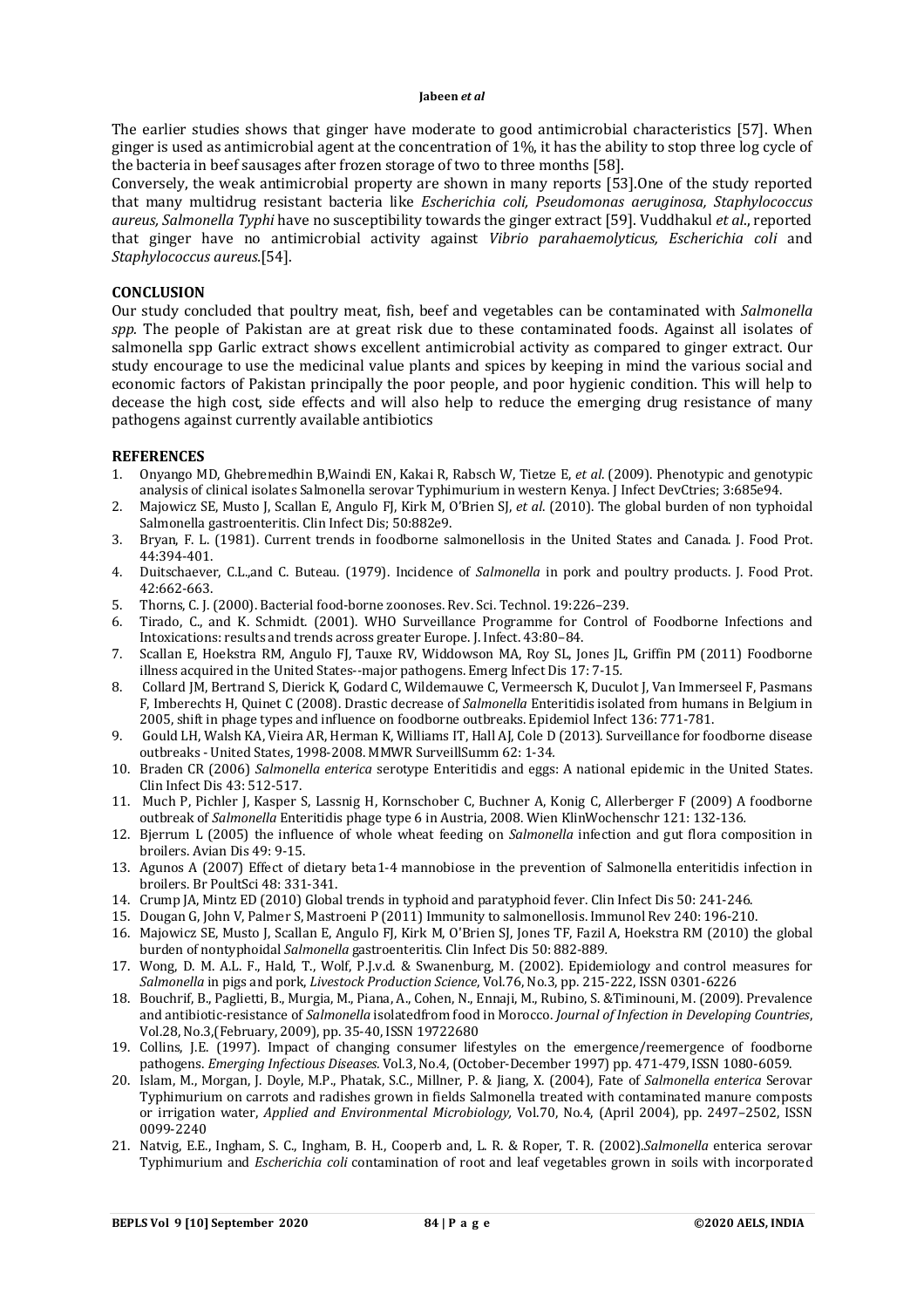bovine manure, *Applied and Environmental Microbiology,* Vol.68, No.6 (June 2002), pp. 2737-2744, ISSN 0099- 2240

- 22. Fu YJ, Zu YG, Chen LY, Shi XHG, Wang Z, Sun S, Efferth T: (2007). Antimicrobial Activity of clove and rosemary essential oils alone and in combination. Phytother Res, 21:989–999.
- 23. Rangan C, Barceloux DG: Food additives and sensitivities. Dis Mon 2009,55:292–311.
- 24. Erdogrul OT: Antibacterial activities of some plant extracts used in folkmedicine. Pharm Biol 2002, 40:269–273.
- 25. Sofowora A. (1984). Medicine plants and traditional medicine in Africa. John Wiley andChichester.
- 26. Apata L. (1979). Practice of Herbalism in Nigeria. University of Ife Press.
- 27. Kamrul Islam, AsmaAfrojRoswsni, Md. Murad Khan and Md. ShahidulKabir (2014). Antimicrobial activity of ginger (*Zingeberofficinale*) extracts against food borne pathogenic bacteria. International journal of science, *Int.J.Curr.Microbiol.App.Sci*(2018) *7*(9): 3021-3025 3025 environment and technology, vol. 3, No. 3, 867-871.
- 28. Ali, B.H., Blunden G Tanira MO and Nemmar A (2008). Some phytochemical, Pharmacological and toxicological properties of ginger (*Zingiber officinale*rascoe): A review of recent research. Food toxicol.,46(2): 409-420.
- 29. Pollock M. R. and Knox R. (1943) *Biochem.* J. 37. 476-481.
- 30. Krieg RN and Holt JG (1984) "Bergey's manual of systemic Bacteriology" USA, Williams and Wilkins Company, Baltimore, 308 – 429.
- 31. P.H.A. Sneath, N.S. N.S. Mair, M.E. Sharpw and J.G Holt (1986) "Bergey's manual of systemic Bacteriology"ed. 2nd,USA Williams and Wilkins Company, Baltimore, 1120 – 1329
- 32. Lorian, V. (ed.). 1986. Antibiotics in laboratory medicine, 2nd ed. Williams & Wilkins, Baltimore.
- 33. McFarland, J. 1907. The nephelometer: an instrument for estimating the numbers of bacteria in suspensions used for calculating the opsonic index and for vaccines. J. Am. Med. Assoc. *49*:1176-1178.
- 34. Forbes, B.A., D.F. Sahm, and A.S. Weissfeld. (1998). Bailey & Scott"s diagnostic microbiology, 10th ed. Mosby, Inc., St. Louis.
- 35. Handa, S.S., S.P.S. Khanuja, G. Longo and D.D. Rakesh, (2008). Extraction technologies for medicinal and aromatic plants. 1st Edn., Trieste (Italy): Earth, Environmental and Marine Sciences and Technologies. pp: 22.
- 36. Harborne, J.B., (1973). Phytochemical methods: A guide to modern techniques of plant analysis. 1st Edn., New York: Chapman and Hall. pp: 33-182.
- 37. James, H.W., L.N. Roberts and E.K. Gary, (1983). Rapid inoculum standardization system: A novel device for standardization of inocula in antimicrobial susceptibility testing. Journal of Clinical Microbiology, 17(6): 1114- 1119.
- 38. CLSI, (2006). Methods for dilution, antimicrobial susceptibility test for bacteria that grow aerobically. Approved standards. 7th Edn., Italy: Villanova. pp: 112-115.
- 39. Eley RA. (1996). Infective bacterial food poisoning. In: Eley RA, editor. Microbial food poisoning. London, UK: Chapman & Hall; p. 5e33
- 40. Scaallan E, Hoekstra RM, Angulo FJ, Tauxe RV, Widdowson MA, Roy SL, *et al*. (2011). Foodborne illness acquired in the United Statesdmajorpathogen. Emerg Infect Dis;17:7e15.
- 41. Akhtar F, Hussain I, Khan A, Rahman SU. (2010). Prevalence and antibiogram studies of Salmonella enteritidis isolated from human and poultry sources.Pakistan Vet J ;30:25e8.
- 42. Rahmani M, Peighambari SM, Svendsen CA, Cavaco LM, Agerso Y, Hendriksen RS. (2013). Molecular clonality and antimicrobial resistance in *Salmonella enterica* serovars Enteritidis and Infantis from broilers in three Northern regions of Iran. BMC Vet Res;9:57e66.
- 43. Ahmed OB, Asghar AH, Abd El-Rahim IH and Hegazy AI (2014). Detection of *Salmonella* in Food Samples by Culture and Polymerase Chain Reaction Methods. J BacteriolParasitol 5: 1000187. doi:10.4172/2155- 9597.1000187
- 44. Siala M, Barbana A, Smaoui S, Hachicha S, Marouane C, Kammoun S, Gdoura R and Messadi-Akrout F (2017). Screening and Detecting Salmonella in Different Food Matrices in Southern Tunisia Using a Combined Enrichment/Real-Time PCR Method: Correlation with Conventional Culture Method. Front. Microbiol. 8:2416. doi: 10.3389/fmicb.2017.02416
- 45. Dixon, D. and G. Jeena, (2017). Comparison of different solvents for phytochemical extraction potential from daturametel plant leaves. International Journal of Biological Chemistry, 11(1): 17-22.
- 46. Patra, A. and J. Saxena, (2009). The effect and mode of action of saponins on the microbial populations and fermentation in the rumen and ruminant production. Nutrition Research Reviews, 22(2): 204-219.
- 47. Abdullahi, D.K., O.O. Michael and I.I. Indabawa, (2014). Antibacterial activities and phytochemical screening of aloe vera, garlic and ginger. Journal of Emerging Trends in Engineering and Applied Science, 5(3): 172-178.
- 48. Aliyu, M.S., M.B. Tijjani, M.H.I. Doko, I. Garba, A.B. Ajimego, U.A. Hanwa and M.M. Ibrahim, (2017). Phytochemical and antimicrobial screening of ethanol extracts of *Zingiber officinale, allium sativum* and *Syzygium aromaticum* against some food associated bacteria and fungi. UJMR Journal of Microbiology, 2(1): 22-27.
- 49. Rahiman, A. Parvez, A. K. Islam, R. Khan, M. H. (2011). Antibacterial activity of natural spices on multiple drug resistant *Eschericha coli* isolated from drinking water, Bangladesh. In *Annals of Clinical Microbiology*, vol. 10, 2011, p. 1-4.
- 50. Shobana, S. Vidhya, V.G. Ramya, M. (2009). Antibacterial activity of garlic varieties (*ophioscordon* and *Sativum*) on enteric pathogens. In *Current Research Journal of Biological Science*, vol. 1, 2009, p. 123-126.
- 51. Ohara, A. Saito, F. Matsuhisa, T. (2008). Screening of antibacterial activities of edible plants against *Streptococcus mutans*. In *Food Science and Technology Research*, vol. 14, 2008, p. 190-193.